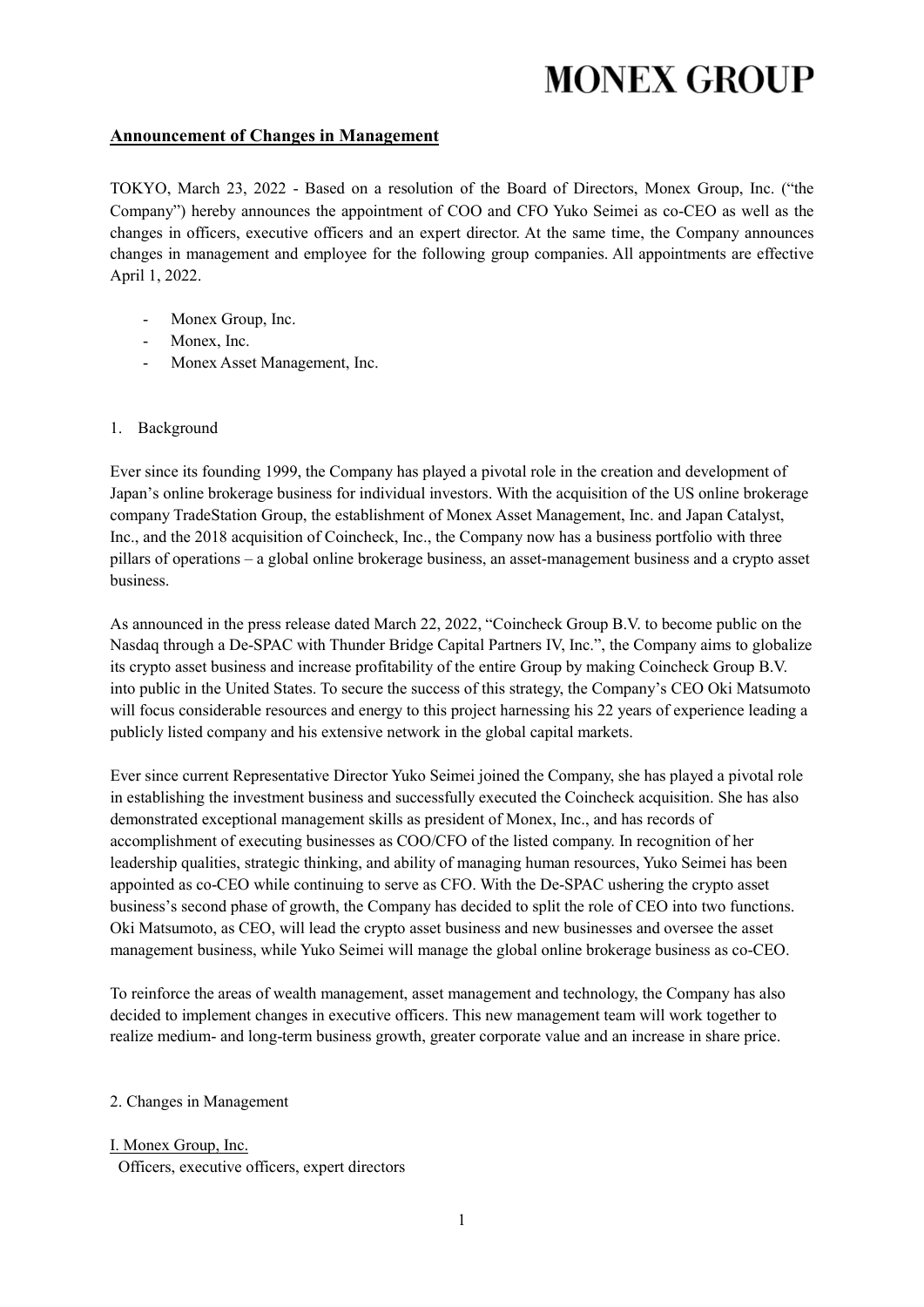| (New position)                                                | (Name)                          | (Current position)                             |
|---------------------------------------------------------------|---------------------------------|------------------------------------------------|
| Representative Executive<br>Officer<br>$Co-CEO$<br><b>CFO</b> | Yuko Seimei <sup>(*1)</sup>     | Representative Executive<br>Officer<br>COO/CFO |
| Executive Officer & Chairman                                  | Shoji Kuwashima <sup>(*2)</sup> | Executive Officer<br>CQO                       |
| <b>Executive Officer</b>                                      | Naofumi Yamada                  |                                                |
| <b>Expert Director</b>                                        | Satoru Adachi                   |                                                |

Co-CEO: Co-Chief Executive Officer

COO: Chief Operating Officer

CFO: Chief Financial Officer

CQO: Chief Quality Officer

(\*1) Yuko Seimei will continue to concurrently serve as representative director and president of Monex, Inc.

(\*2) Shoji Kuwashima will continue to concurrently serve as Member of the Board of Monex, Inc., and Managing Director of Coincheck, Inc.

【Reasons for the appointment of Naofumi Yamada as executive officer】

Naofumi Yamada is co-founder of an IT-related B2B company focused on machine learning and deep learning. In addition to having been a director and chief technology officer (CTO) of a venture company, he has extensive experience as a specialist (patent attorney). Since his appointment as outside director in June 2021, he has made tremendous contributions to energizing the board of directors with his IT-related knowledge and his fresh perspective as a member of the younger generation. To further utilize his IT-related knowledge and experience, the Company has decided to appoint him as executive in charge of technology of new businesses and our crypto asset businesses.

【Reasons for the appointment of Satoru Adachi as expert director】

Satoru Adachi has extensive experience and specialized knowledge of the wealth management business. In addition to promoting the group's operations in this field, the Company believes he will enhance our ability to fulfill the asset management needs of our increasingly diverse range of customers in line with their life plan and life stage and support the Company's corporate mission to "optimize each person's lifetime balance sheet."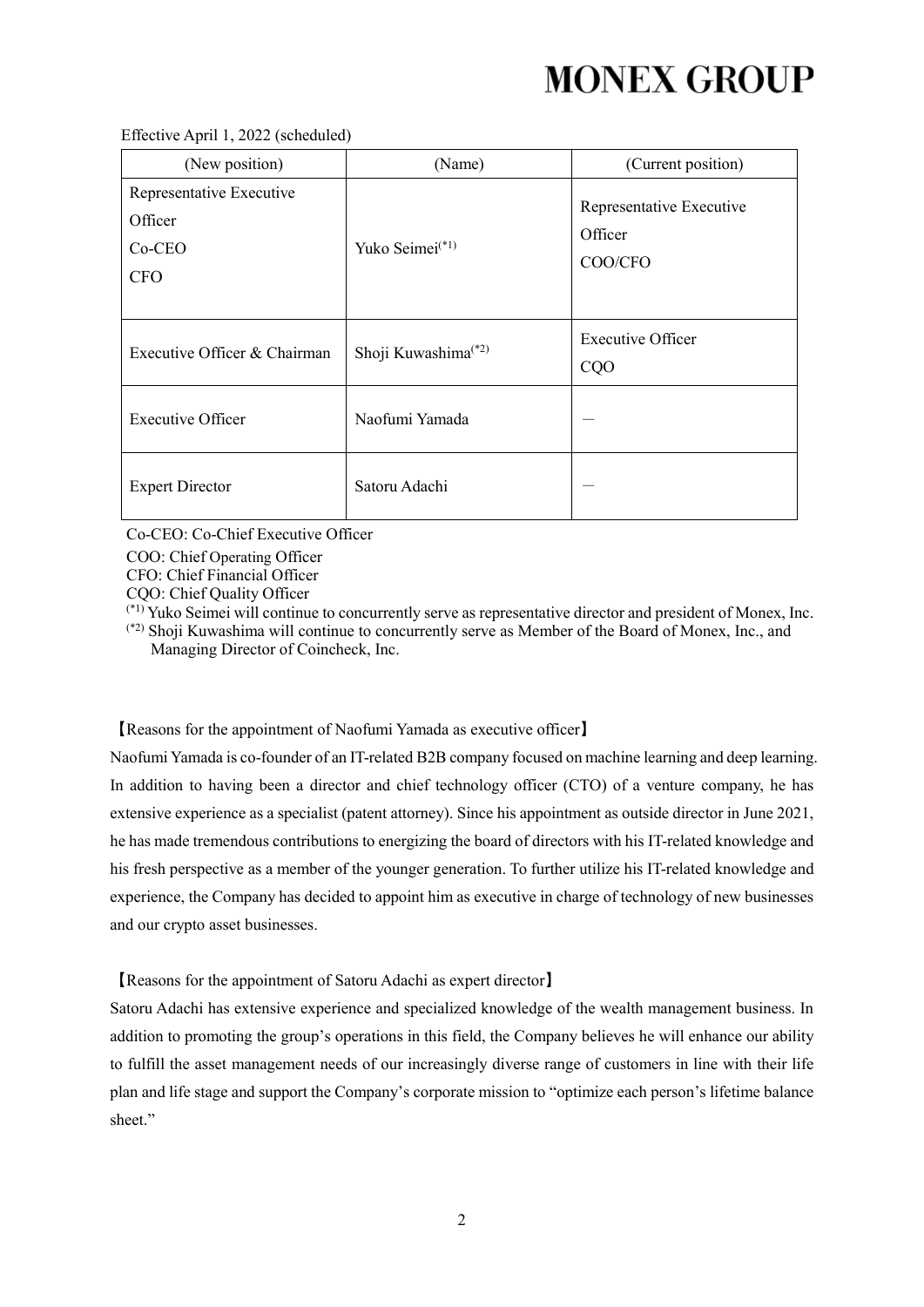| Name               | Title                                        | Responsibilities                                                                                                                                                                    | Other important positions in the<br>group                                                                                                                                                              |
|--------------------|----------------------------------------------|-------------------------------------------------------------------------------------------------------------------------------------------------------------------------------------|--------------------------------------------------------------------------------------------------------------------------------------------------------------------------------------------------------|
| Oki<br>Matsumoto   | Representative<br>Executive<br>Officer & CEO | <b>Chief Executive Officer</b><br>- Overall Management<br>- Crypto Asset Business<br>- Asset Management<br><b>Business</b><br>- New Businesses<br>- Corporate<br>Communications     | - Chairman of the Board of<br>Directors, TradeStation Group, Inc.<br>- Chairman, Managing Director &<br>Executive Director, Coincheck, Inc.<br>- Chairman & Managing Director,<br>Japan Catalyst, Inc. |
| Yuko<br>Seimei     | Representative<br>Executive<br>Officer       | Co-Chief Executive<br>Officer/<br><b>Chief Financial Officer</b><br>- Strategic Planning<br>- Financial Controls<br>- Global Securities<br><b>Business</b><br>- Investment Business | - Representative Director &<br>President, Monex, Inc.<br>- Director, TradeStation Group, Inc.                                                                                                          |
| Kiminori           | Executive                                    | - Information Security                                                                                                                                                              | - Member of the Board, Monex, Inc.                                                                                                                                                                     |
| Kaneko             | Officer                                      | - Risk Management                                                                                                                                                                   |                                                                                                                                                                                                        |
| Takashi            | Executive                                    | - US Business                                                                                                                                                                       | - Director & Chief Strategic Officer,                                                                                                                                                                  |
| Oyagi              | Officer                                      |                                                                                                                                                                                     | TradeStation Group, Inc.                                                                                                                                                                               |
| John               | Executive                                    | - US Business                                                                                                                                                                       | - Director & President, TradeStation                                                                                                                                                                   |
| Bartleman          | Officer                                      |                                                                                                                                                                                     | Group, Inc.                                                                                                                                                                                            |
| Shoji<br>Kuwashima | Executive<br>Officer                         | Chairman<br>- Internal Controls<br>- Quality Controls<br>- Crisis Management                                                                                                        | - Member of the Board, Monex, Inc<br>- Managing Director, Coincheck, Inc.                                                                                                                              |
| Katsuki<br>Mandai  | Executive<br>Officer                         | - Asia-Pacific Business<br>- Asset Management<br><b>Business</b><br>- Wealth Management                                                                                             | - Representative Director &<br>President, Monex Asset<br>Management, Inc.                                                                                                                              |
| Takuya             | Executive                                    | - Human Resources                                                                                                                                                                   | - Senior Executive Director,                                                                                                                                                                           |
| Yamanaka           | Officer                                      |                                                                                                                                                                                     | Monex, Inc.                                                                                                                                                                                            |
| Naofumi            | Executive                                    | - Technology                                                                                                                                                                        |                                                                                                                                                                                                        |
| Yamada             | Officer                                      | - Crypto Asset Business                                                                                                                                                             |                                                                                                                                                                                                        |

| Responsibilities of Executive Officers (As of April 1, 2022 (scheduled)) |  |  |  |
|--------------------------------------------------------------------------|--|--|--|
|                                                                          |  |  |  |

### II. Monex, Inc.

Management Director Changes

| Effective March 31, 2022 (scheduled) |  |
|--------------------------------------|--|
|--------------------------------------|--|

| Name           | New Position | <b>Current Position</b>                                          |
|----------------|--------------|------------------------------------------------------------------|
| Katsuki Mandai | (Resign)     | Managing Director & Vice<br>President,<br>Head of Sales Division |

Effective April 1, 2022 (scheduled)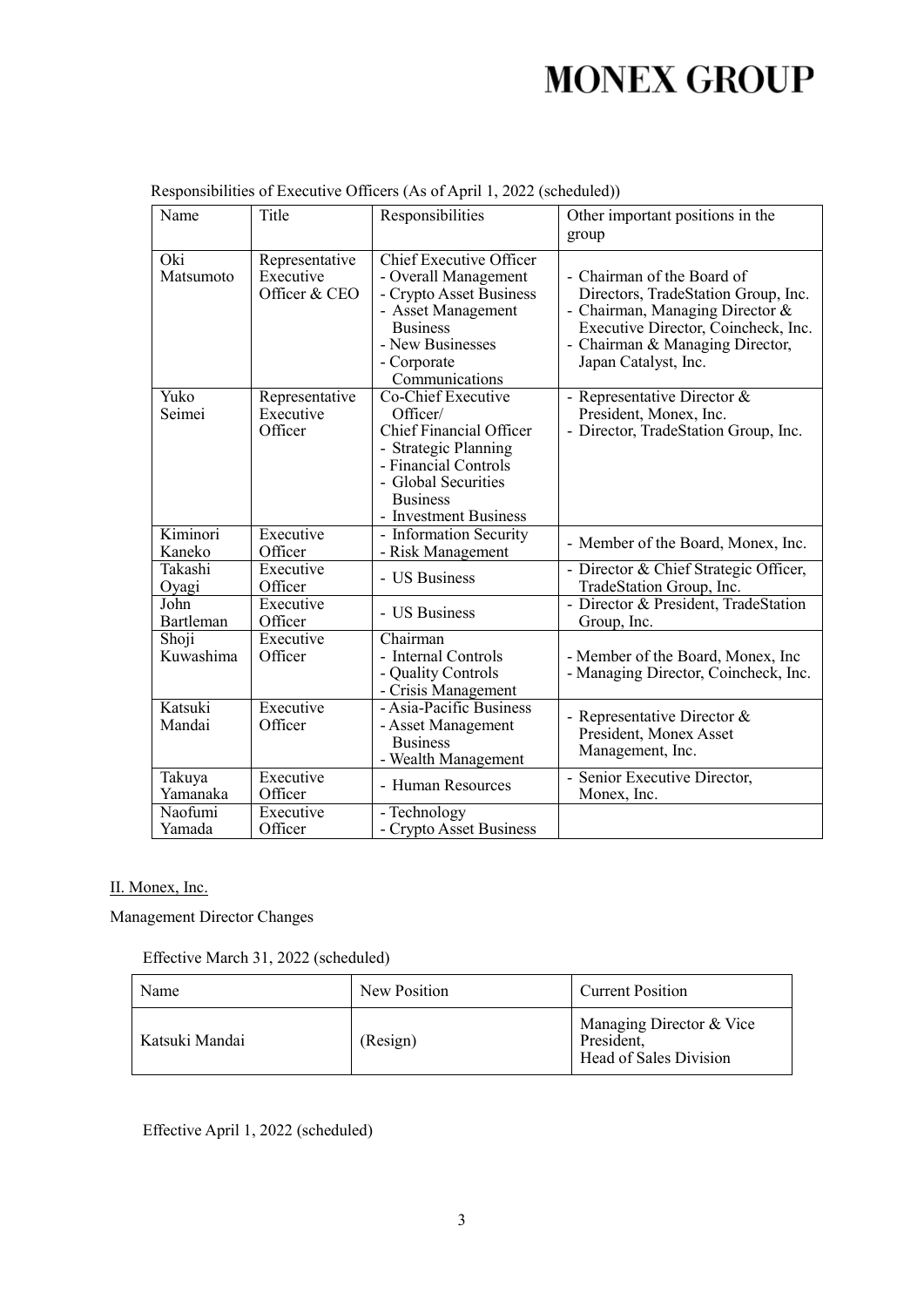| Name         | New Position                                         | <b>Current Position</b>   |
|--------------|------------------------------------------------------|---------------------------|
| Eriko Mizuno | Management Director $&$<br><b>Executive Director</b> | <b>Executive Director</b> |

#### Executive Director Changes

|  | Effective April 1, 2022 (scheduled) |  |
|--|-------------------------------------|--|
|  |                                     |  |

| Name              | New Position                                                                                                                      | <b>Current Position</b>                                                                                                    |
|-------------------|-----------------------------------------------------------------------------------------------------------------------------------|----------------------------------------------------------------------------------------------------------------------------|
| Terumitsu Kanai   | Senior Executive Director,<br><b>Head of Products Division</b><br>General Manager, Sustainable<br><b>Finance Department</b>       | Senior Executive Director,<br>Head of Products Division                                                                    |
| Atsushi Yasuhara  | <b>Executive Director</b><br>Head of Customer Services<br><b>Division</b><br>General Manager, Customer<br>Service Planning Office | Executive Director, Head of<br>Development Division<br>General Manager, Strategic<br>Development Department                |
| Shinichiro Yamada | <b>Executive Director</b><br>Head of Sales Division<br>General Manager, Marketing<br>Department                                   | <b>Executive Director</b><br>General Manager, Products<br>Department<br>General Manager, Sustainable<br>Finance Department |
| Hiroshi Goto      | <b>Executive Director</b><br>Head of Development<br><b>Division</b><br>General Manager, Strategic<br>Development Department       | <b>Executive Director</b>                                                                                                  |
| Junya Matsuoka    | Executive Director <sup>(*3)</sup>                                                                                                | <b>Executive Director</b><br>Head of Customer Services<br><b>Division</b>                                                  |
| Rikiji Maki       | Executive Director <sup>(*4)</sup>                                                                                                | <b>Executive Director</b><br>General Manager, Marketing<br>Department                                                      |

 $^{(*)}$  Junya Matsuoka will be appointed as Executive Director who is in charge of Corporate Finance Department as of April 1.

(\*4) Rikiji Maki will be appointed as Executive Director who is in charge of Credit Department, Corporate Administrative Department and Quality Management Department as of April 1.

#### Personnel Change

Effective April 1, 2022 (scheduled)

| Name           | New Position                            | <b>Current Position</b> |
|----------------|-----------------------------------------|-------------------------|
| Akio Sanechika | General Manager, Products<br>Department |                         |

Ⅲ. Monex Asset Management, Inc.